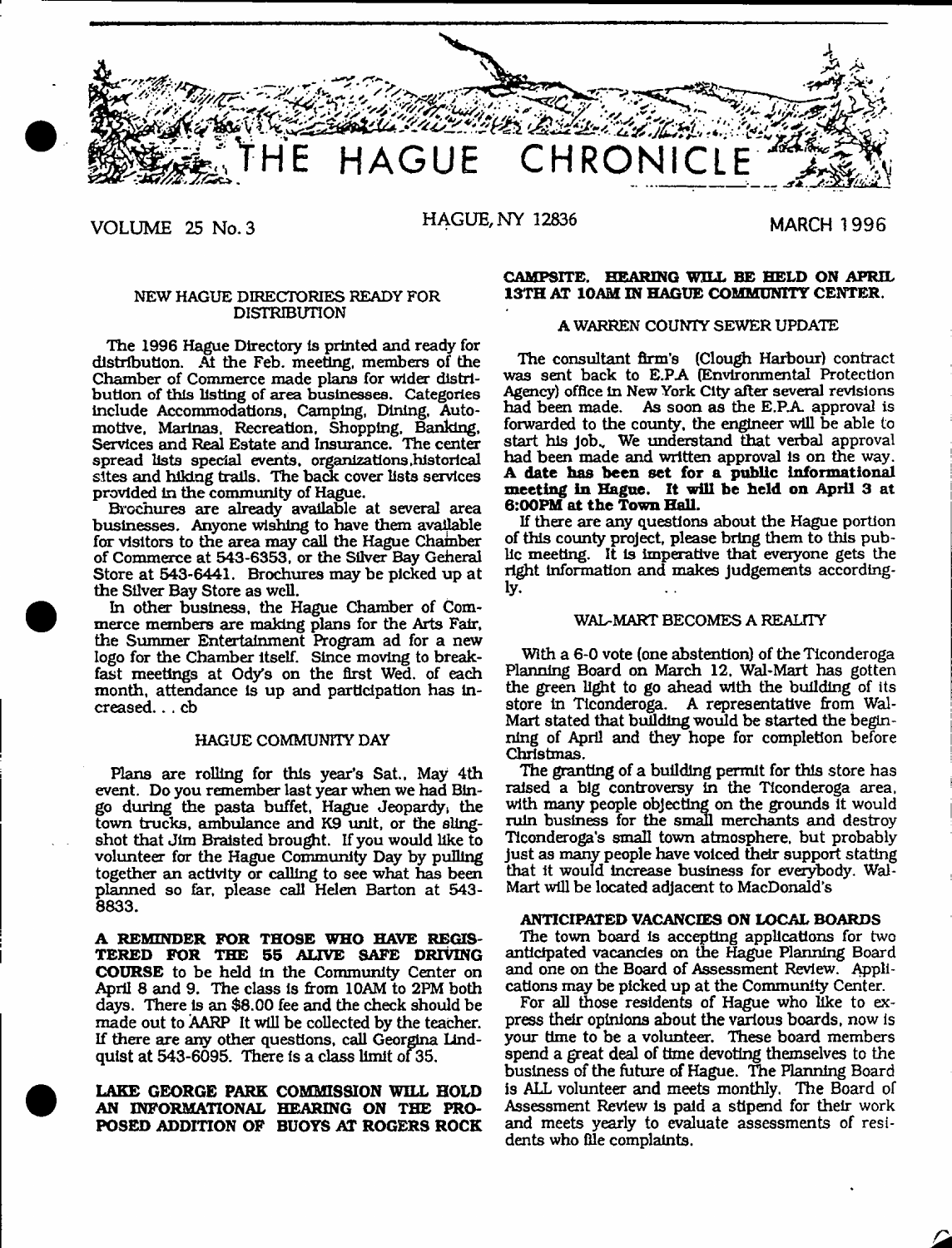## WOMEN HELPING WOMEN

Time Management" - "Stress, Positive and Negative and How to Handle It" are the subjects tor our next program on Monday, April 8, 1996 at 7PM at the Hague Community Center. Helen Zurio, Professor of Nursing at Adirondack Community College, will be our speaker. Ms. Zurto received her B.S. from the University of Miami and her M.S. in psychology and metal health form Russell Sage College, Troy, NY. She is a clinical nurse specialist and also has a private practice in psychotherapy.

This program is presented free of charge. We look forward to welcoming men and women from Ticonderoga, Putnam, Crown Point, Bolton Landing, Lake George and Glens Falls.

Women Helping Women is a group of women who meet the second Monday of each month with guest speakers covering topics concerned with women's well being- physical, emotional, social and intellectual.

#### HAGUE HISTORICAL SOCIETY .

Our March meeting will disclose a Mystery Woman. Mother Bickardyke, also known as the Cvclone in Calico. Come hear Ethel Andrus, known as our local story teller, on Thursday, Mar. 21 at the Hague Community Center tel! ail about this intriguing gal of the Civil War Era. As usual, the social hour starts at 7:30PM and is followed by the program at 8PM. The public is cordially invited to attend.

The December Show and Tell was finally held on Feb, 8 in spite of cold and snow, with a dozen hardy souls in attendance. The usual interesting items, fifty years old or older, were displayed for identification and then the story behind their family's possession was recounted. Everything from woven baskets to local photos, a set of Sheffield steel straight edge razors and an 1850 billfold held center state.

Our April meeting will be held on a FRIDAY. April 19, when we host the Ticonderoga Historical Society, in our sixth joint yearly meeting, at the Hague Community Center. Ticonderoga will present the program on the " History of the Ticonderoga Ferry." The social hour will be at 78:30PM and the program at 8PM as usual. The public is invited to attend all our meetings... rmc

# WARREN COUNTY COUNCIL OF SENIOR CITIZENS

Once again the Warren County Council of Senior Citizens will hoid its annual luncheon at the RAMADA INN in Lake George, NY. May is Senior Citizens month and We gather to honor not only the special seniors from Hamilton and Warren Counties but all seniors from both counties. The luncheon will be held on May 16 at 12 o'clock noon, with registration beginning at 10:30AM. Handicapped seniors will be allowed in the dining room at 11:30AM. We will have special hostesses to help those needing heto. Please register for the luncheon by phoning 543-6161 BE-FORE April 24. State your preference of entrees: sliced roast beef, chicken breast supreme or broiled fish. All

luncheon choices are priced at \$9, m, which includes tip (no tax). Please register, make out a check payable to Ethel W. Andrus and mail it to Ethel at P.O. Box 2551, Silver Bay, NY 12874-2551. Remember you must register by April 24. We hope that Hague will make a good showing; we have been doing very well in attendance; let's keep up our reputation... ewa

## HAGUE SENIOR CITIZENS CLUB

The regular monthly meeting of the Hague Senior Citizens will be held on Tues, Mar. 26 at 1:30PM. We will have a very special guest, Mrs. Beverly Somerville RN, Certified Diabetic Educator, who will be our speaker. Mrs. Somerville, if we request it, will bring along her sugar testing equipment. All people, seniors or not, Hague resident or not, are invited to this very special interesting program. She was a recent speaker at the Warren County Council of Senior Citizens, and was a great hit; we kept wising that every diabetic could have heard her; now is your chance. Refreshments will be served following the program; because of the extension of the program, we are asking people to register for this program by phoning 543-6161. Let us know if you want a blood test at the time of Mrs. Somerville's visit.. .ewa

The Senior Citizen Club will be journeying to the Bolton mealsite on April 23 (its regular meeting day). Keep this date in mind. You must sign up for this by April 12. More information will be available at the March meeting.

## 2-WEEK CAMP AVAILABLE FOR HAGUE CHILDREN

Funding through the Warren County Board of Supervisors is once again available for disadvantaged Warren County youngsters 9 through 12 years of age to attend a one or two week program at 4-H Camp Sacandaga In Speculator. NY.

Selection for this campership program will be based on limited income and/or limited family life. When based on Income, the family Income **mmt be** at a level which makes them eligible for the school lunch program.

In the past these camperships have gone begging, for lack of applicants.

Application forms and Referral forms are available at the Community Center. After completion, they will be handled by Supervisor Belden.

This is a wonderful opportunity for our youngsters to have a camping experience that they may not have the opportunity for otherwise.

Please contact the town office for further information and application forms and a copy of the 1995 4- H Camp Sacandaga brochure.

## 94th ECUMENICAL CONFERENCE ON CHRISTIAN WORLD MISSION

June 24-28 at Silver Bay Conference Center,

Speakers Franklin Woo and Jean Woo; Warren Savage: Charles Lamb. The Ecumenical Conference is a learning experience for people interested in the life and mission of the church throughout the world. Contact: Rev, Kenneth Davis, PO Box 62, Southold, NY 11971 or Mrs. Mary Lee Hoover, PO Box 504, Dudley Hill, MA, 01571 3/96



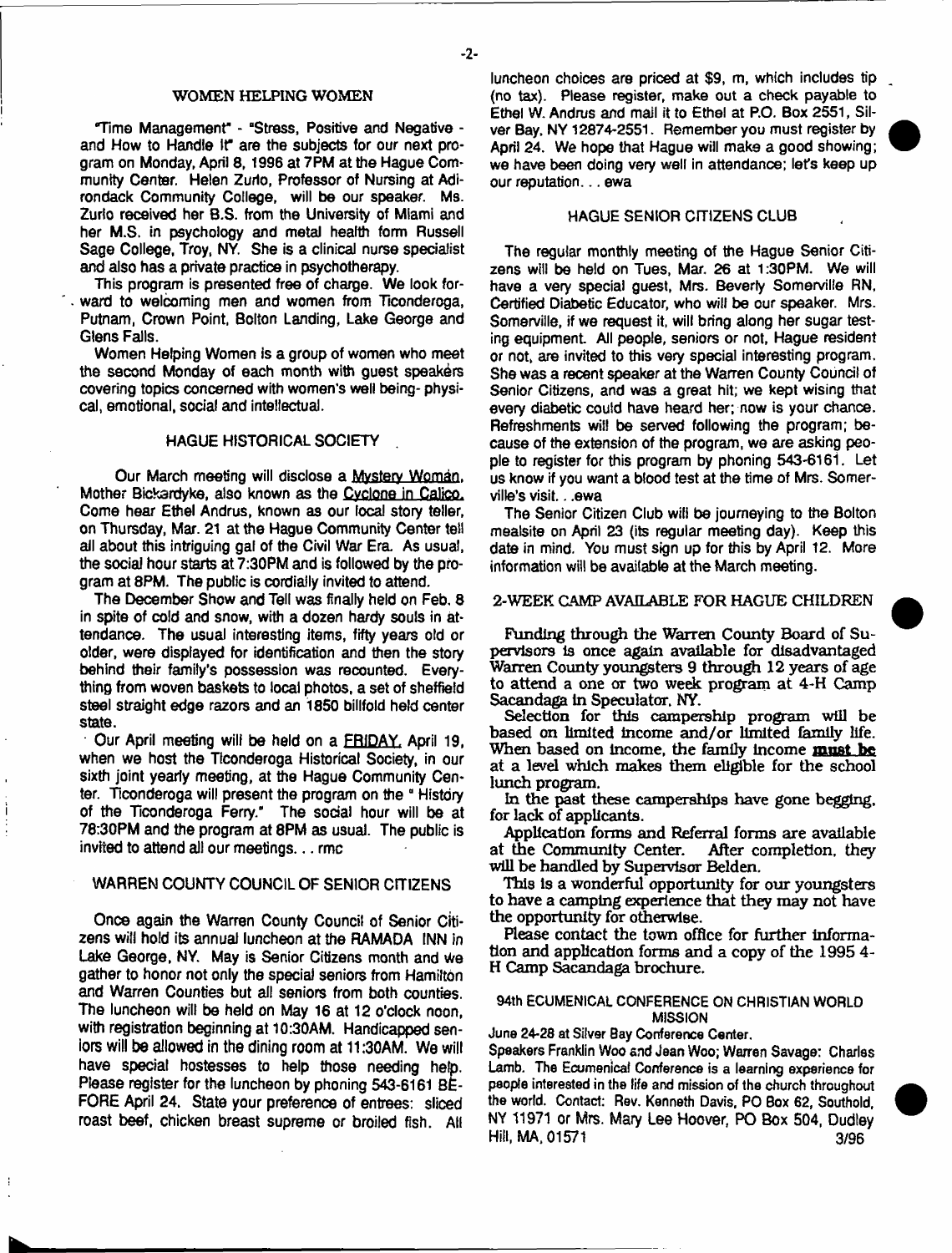The February 22, 1996 ZONING BOARD OF AP-PEALS meeting was cancelled,

#### PLANNING BOARD - March 7, 1996

Despite the inclement weather, the Planning Board held Its March 7 meeting and took action on:

♦ 1. Ronnlng (13.1-26.1) Tannery Lane. Would like a 2-lot sub-division. There is need for interpretation because of a past request. A site review has been scheduled.<br> **•2.** Graze

•2. Grazer (13.1-11) West Hague Rd. Applicant wishes to place a 70' x 14' mobile home on property. A site review scheduled.

Board member Chuck Fillare was concerned with getting all the Information possible concerning the upcoming sewer project to the residents of Hague.

The Fire Department is planning for the future. It Informed the board that it is contemplating the purchase of the Blair campsite at the junction of Rt. 8 and West Hague Rd. near the old cemetery. There were questions about permitted use and the fact that two parcels were Involved and were undersized. This possible project is in the infant stage. We will hear more about this later. .. gl

#### SPECIAL TOWN BOARD MEETING

With no real maintenance in place for highway trucks, a special town board meeting was held on sals for the truck maintenance best suited Hague's needs.

A preventive maintenance proposal from Lake George Garage (Dick Frasier) would charge \$40 an hour for work done. This could be done at the highway garage. When the trucks are properly repaired and working, naturally the time necessary to, keep them In tip-top condition will be drastically reduced, saving Hague money in the long run.

R&B Motors of Tl gave Councilman M. Fitzgerald a verbal contract at the same \$40 per hour. However the trucks would have to be delivered to the R&B Shop In Tlconderoga. This would mean additional time and money for the town. The board agreed to accept the Lake Shore Garage proposal as the one most advantageous to Hague.

At the same meeting we were informed that there was an emergency with the bridge at Yaw Road where It was badly damaged during the high waters of the spring thaw. It must be repaired. Albany Bridge Co. responded with a bid of \$10,000 but stipulated that the Highway Dept, would be required to supply trucks and crew to help.

Walt's Excavating came In with a bid of \$6,250 and requires NO help from the Highway Dept.

Walt's proposal was accepted and work will start as soon as Supervisor Belden contacts the phone company. They must be notified and be available to service the telephone lines while repairs are made... ይ

# TOWN BOARD-3/12/96

Mr. Lareno of CVI took a few minutes at the Town Board meeting to explain the status of Hague Cable. We are temporarily at a halt until the service changes.

Councilman Meola in his planning, assessing and youth report stated the following:

• That the procurement policy is being adhered to as requested at a former meeting.

• The assessor's 6th month provisionary period will be up in April and he recommended going ahead with arrangements necessary for a permanent appointment.

• A stormwater meeting has been arranged for March 21 at 4:30PM.

• The youth program would like to include sewing and the making of birdhouses, if there is interest. They are looking for a usable sewing machine or two. If you have one to donate, please contact Mr. Meola, 543-6347.

Though the youth committee has no money the committee hopes to come up with alternate cuiturai events.

Mr. Meola would also like an accounting of how the Chamber of Commerce spends the \$2,600 given to their organization by the town.

• Carol and Marty Brown have again agreed to do the boating instruction course that was so successful last year. Ages 10-14 years.

• Mr. Meola also supplied a report on his attendance at the Assoc, of Towns meeting in New York, which he felt was very productive.

Bill Bothe, Zoning Administrator, is setting up a workshop for a review of Zoning codes by the Review Committee. This is especially important so that an amendment can be made allowing for the installation of sewer project on Decker Hill Road when approved.

A problem that arose with a project at the Trout House Village Resort has been resolved to everyone's satisfaction by the Zoning Administrator and building construction has resumed.

Another meeting is scheduled for public information on sewer project on April 3 at 6PM in the Community Center. (See p. 1) If interested at the county level, one will be held at 9:30AM on March 22 at the Municipal Center in Lake George.

The board approved several items:

1. Purchase of playground equipment.

2. Purchase of lawn tractor from Agway

3. Use of the park for the Board Sailing Club on June 29 and 30, with a charge of \$100 for one day use, \$150 for two days.

4. A June 22 husband and wife BASS tournament was approved with a charge of \$10 for each boat entered.

5. Deposit bottles left at landfill will be returned and money wilf either go to general fund or added to landfill budget. (Various groups are no longer interested in collecting the bottles and cans.)

6. Bertha Dunsmore has been named Deputy Clerk. Cont. on page 4 - TOWN BOARD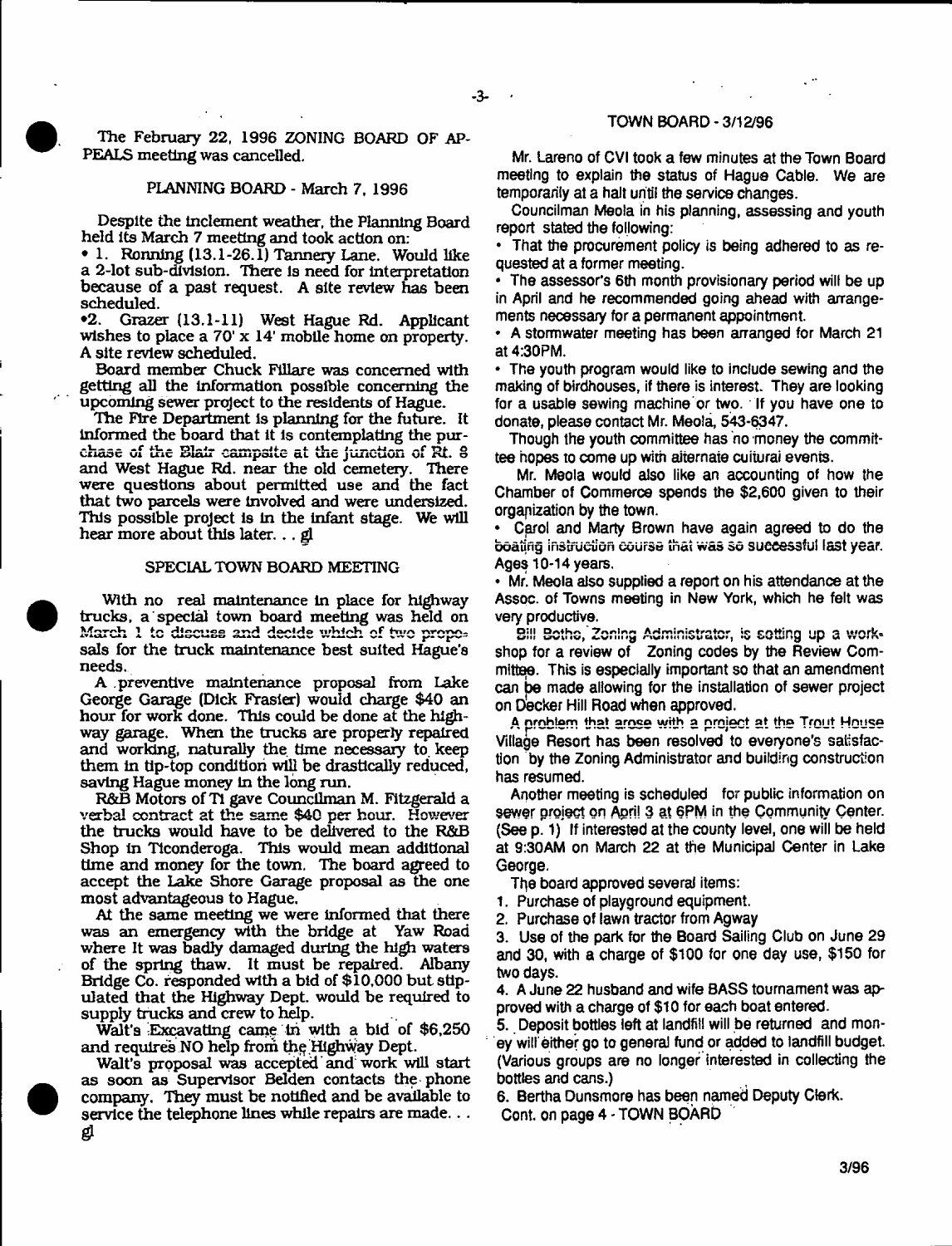$-4$ 

Debbie Manning, Town Clerk and Diane Frasier, secretary, were approved for a meeting in Saratoga on April 21 - 24. Mrs Manning was aJso given approval to attend a oneday class at the Municipal Center at Lake George on April 4.

#### New Business:

An informational meeting will be held at the Community Center on April 13 to bring the public up-to-date on the buoy situation at Rogers Rock. We thought the issue was settled when the state agreed to limit the buoys to 25. Now they are back to promoting the 50 they originafly said they were going to place at the campsite.

The Park Committee recommended that a \$10 charge per boat be levied for the BASS fishermen's tournament. A leltter will go out to the federation notifying them of this charge.

Supervisor Bolden has applied for a grant for Community Development town-wide expenses to help in public safety; a 15-passenger van for use with Silver Bay Day Care Center, bath houses at the beach; update codes, sewer, etc. Though we are eligible for \$900,000, we will be happy with whatever we might get.

At this time the issuing of hunting and fishing licenses has been suspended.'

Four insurance proposals were received with the lowest bid being \$14,539.36 and the highest \$26,045. All were accepted and will be discussed by the board before a final decision is made.

Under consideration is the purchase of a battery powered portable radio for use in case of a disaster. This would be located in the town half. Concern was expressed about its power beyond our'immediate area. Ail aspects of the portable radio will be discussed and investigated before a final decision is made. Cost would be approximately \$500.00.

Supervisor Betden has been approached by Cost Control Association who has proposed auditing our utility records for the past five years to see if they can save money for the community, ... gl

#### HAGUE VOLUNTEER FIRE DEFT.

The Fire Department answered 3 fire calls In Feb. Also in Feb. the department responded twice to fill a reservoir. Water supply pipes to this reservoir had frozen due to lack of snow cover in the area. Another way our fire department cares for and helps our community.

Ambulance 740 made 3 runs and 741 made 2 runs, for a total of 311 miles and 67 1/2 man hours.

Certified First Responders will be tested this Sat. (Mar. 9) and will take their Practical Tests on the 16th; another instance of keeping up with state mandates.

The fund raiser breakfasts on Winter Weekend raised over \$300 for us. We wish to thank Tavlsh Costello and Pat and Ken Andrea for helping out. We thank all the regulars who showed up to scramble eggs, flip pancakes, and ran around with plates of food, coffee pots and fresh silverware. And, of course, wash dishes and dean up. Thank you one and all. .. ewa

## COMMUNITY CHILD CARE CENTER

**FEES AND HOURS HAVE CHANGED!!** Our official hours are now 7:00AM to 6:00PM Monday through Friday. Our program runs until June 14, 1996 and will start again on September 5, 1996. We service infants, toddlers, and preschoolers. The fees are now \$2.50 per hour for over 4 hours and \$2.75 per hour for four hours or less. Meals are available after a family has contacted Emily Barrie from the Depprtment of Social Services at 761-6323 to see if you are eligible for county or state assistance. Please call Helen Barton at 543-8833 for further information.

## HAGUE WINTER WEEKEND

All events of this year's Winter Weekend went off as scheduled except for the Snow Sculpture Contest, which had to be cancelled for the first time ever due to lack of snow. Ironically, a storm that hit the southern part of the state on Friday left lots of white stuff where it really was neither wanted nor needed, and actually prevented some of the usual weekend visitors from making the trip to Hague.

Results of some of the other events are as. follows:

Ice Fishing Contest: Junior: 1st place: David Fitzgerald \_

Polar Bear Run: Junior - 1st place: Monica John son

Co-Ed Open: 1st place: Dennis Englert, Jr. Masters - 1st place: Tim Malaney

Senior - 1st place: Fred LaPann

Chain Saw Contest - 1st place: Todd Ross Ice Auger: Junior - 1st place: Zach Smith Senior - 1st place: Martin Spelman

Many thanks to all those who sold and bought tickets on all the raffles including the TV raffle. The winner of the TV was Barbara Strife of Glenville, NY. Eb Werschky won the Big Pink Bunny, which was donated by the Dykstra family.

A most delicious buffet was served by Silver Bay Assoc, on Sat. night, and the families of Elizabeth Brunet and Jessica Mars accepted Beste scholarship awards in their absence.

All in all, from profits on the raffle, buffet and direct donations, \$1,281.70 was raised over the weekend, and the Beste Fund presently totals \$15,103. Many thanks to all those who supported the weekend activities in any way.

Special thanks to the following people who made direct donations to the Beste Scholarship Fund this year to date: Dan and Nancy McGowen, Lu and Norma Megow, Margaret DdSignore, Katie Hunter, Bill & Joyce Bothe, George and Marion Shoemaker, Tom James, John and Virginia Geils, Ida Moore, Trout House Village, Ernest Fullam, Dorothy Bevins, Jap Parmley, Frank Fowler, Sal and Kathy Santanlello.

Donations to the fund may be sent to the Beste Scholarship Fund, c/o Dan Belden, Chairman, Hague Community Center, Hague, NY 12836.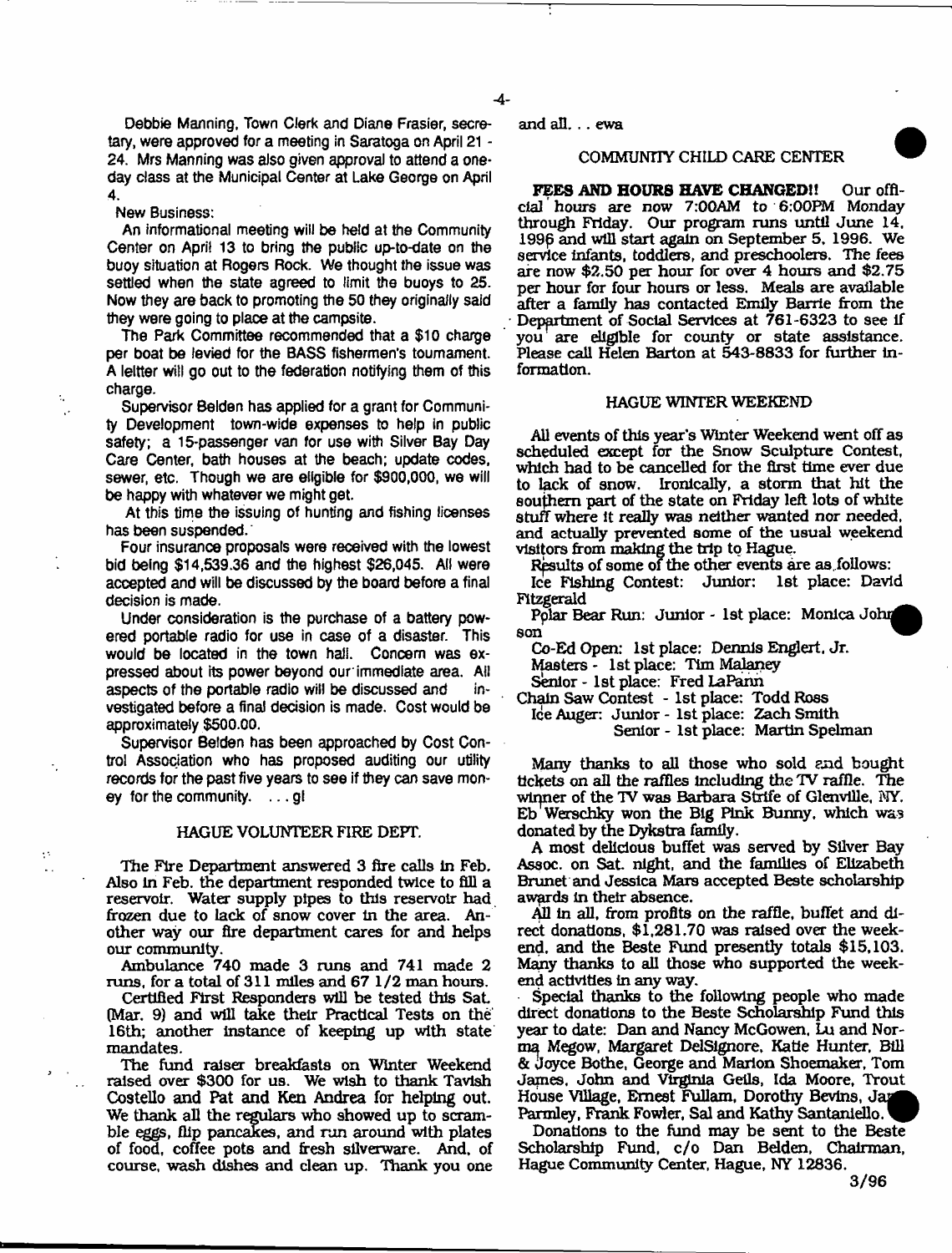# NATURE NEWS Laura Meade

- 5-

As this issue of The Hague Chronicle is being printed Eastern Bluebird males are searching for suitable living quarters to establish a comfortable nest with their mate. Ornithologists tell us that in earty March bluebird nest box houses are being evaluated by males for proper location and features. Someone interested in attracting bluebirds to his or her yard should place a "house\* preferably on a pole in an open area, a short distance from trees or shrubs. In order to be "acceptable" the nest box should have no perch, have a hole no larger than an inch and a half and be unpainted on the inside. There are many shapes and designs from which to choose.

Part of the success of encouraging bluebirds to nest is the need to have the house clean before it is inspected by a mate, so there must be a way to open one side. Usually a hinged side can be fastened by a hook in order to do that. The bird watcher then regularly checks about once a week to see f a nest has been built and when (or if) eggs have been laid and if the eggs have hatched. If nestlings appear leave them alone for ten days. Hopefully only the desired species has moved.

Other cavity nesters who might "invade" a bluebird nest box are House Sparrows, Black-Capped Chickadees, Tufted Titmice, Tree Swallows or House Wrens. Each of these has a clever way of nest building which bluebirds find unacceptable. So keep your binoculars hand! Look for what feathered creature might be fetching material and stashing it in the house. Chickadees fashion a small nest of moss and birch bark, lined neatly with fine hair or down. One of these was discovered last summer in a bluebird house in the town of Hague by a puzzled birder. A messy coarse grass nest indicates a Tree Swallow's efforts. Bluebirds, in comparison, make a cup-shaped nest of soft, thin grasses.

Bluebirds and Tree Swallows tolerate each other and may even occupy nest boxes that are 10 to 12 yards apart. Other cavity nesters cause trouble, however, so keep an eye open for them and discourage their intrusion.

Re: Bald Eagles, only two mature ones were reported to me as seen in the Town of Hague in Jan. during the mid-winter DEC survey. David Martucci saw one lakeside at Northern Lake George Resort and Barbara Trainor watched one lift off from a pine near Swede Mt. Although Fred LaPann searched for an eagle Jan. 8 (official survey) as he set foot along the western shores of Northern Lake George, he saw none. Perhaps a factor in his futile search was that the fake officially "iced over" that day.

On March 9 a Semi-Palonated Plover was seen in the hamlet of Hague omits way from its winter habitat, along the southeastern shoreline states of the U.S.A. to a nesting site on the tundra for northern Canada.

## WEATHER NOTES Mary Lou Doulin

unusual in itself for February). We had abundant

amounts of sunshine. Temperatures were between 20 and 40 degrees. The third week was foggy and drizzly. Winds on Sun. Feb. 25 cleared the atmosphere and brought back the sun.

March has been active. The Hague area received 4" of snow on the 5th. We had snow, sleet and freezing rain on the 6£h and a big nor'easter on Fri. Mar. 8 which brought 14" more snow. Today, Sun. 3/10 we had a full day of bright sunlight. The temperature range was between 0 and 40 degrees.

A recent report by the United Nations concluded that the world's climate is Indeed warming and that human activities are a likely contributor to the change. In short, the greenhouse effect Is real. If the trend continues the earth's temperature will rise, glaciers will shrink, sea levels will rise. The severity of storms and flooding will increase (like the kinds we saw occurring across the country this winter) large scale erosions and the spread of tropical insect born diseases and large shifts In agriculture and species extinction will occur. This devastation can be averted by increasing energy efficiency. A gradual shift away from fossil fuels to renewable energy such as solar and wind power are needed.

# DOES HAGUE HAVE A HISTORY - YOU BET IT DOES!

HISTORICAL MARKERS - Sabbath Day Point adjoining James Youngs place which reads: "Through this place passed General Henry Know In the winter of 1775-76 to deliver to General Washington at Cambridge the train of artillery from Ft. Tlconderoga used to force the British out of Boston." It was erected during the Sesquicentennlal of the Amelcan Revolution

Another marker, erected by the Warren County Centennial Commission in 1913 and which can be seen at the town park, reads: "The Town of Hague, knoym as Rochester until April 6, 1808 formed from the town of Bolton February 28, 1807.

HISTORICAL SITES - Rogers Rock where Major Robert Rogers In the winter of 1757-58, being pursued by Indians, went on snowshoes with his men to the top of the mountain only to be stopped at the precipice leading to the lake. He turned his snowshoes around and retraced his steps down a ravine eventually reaching the lake. He had earlier thrown his supplies over the precipice.

FRIENDS POINT - once an Indian encampment. On a dark night two scouting parties met here during the French and Indian Wars and prepared for combat. They discovered they were friends and not foes - hence the name.

SABBATH DAY POINT - In Julyh 1759 General Amherst landed here with a force of 12,000 men and passed the Sabbath Day In religious services - hence the name.

February was pleasant, no major storms (which is POINTS OF INTEREST - Calamity Rock aboutg one-<br>pusual in itself for February). We had abundant half mile north of Hague where the John Jay burned on July 29. 1856. Six lives were lost. (Cont. on p.6)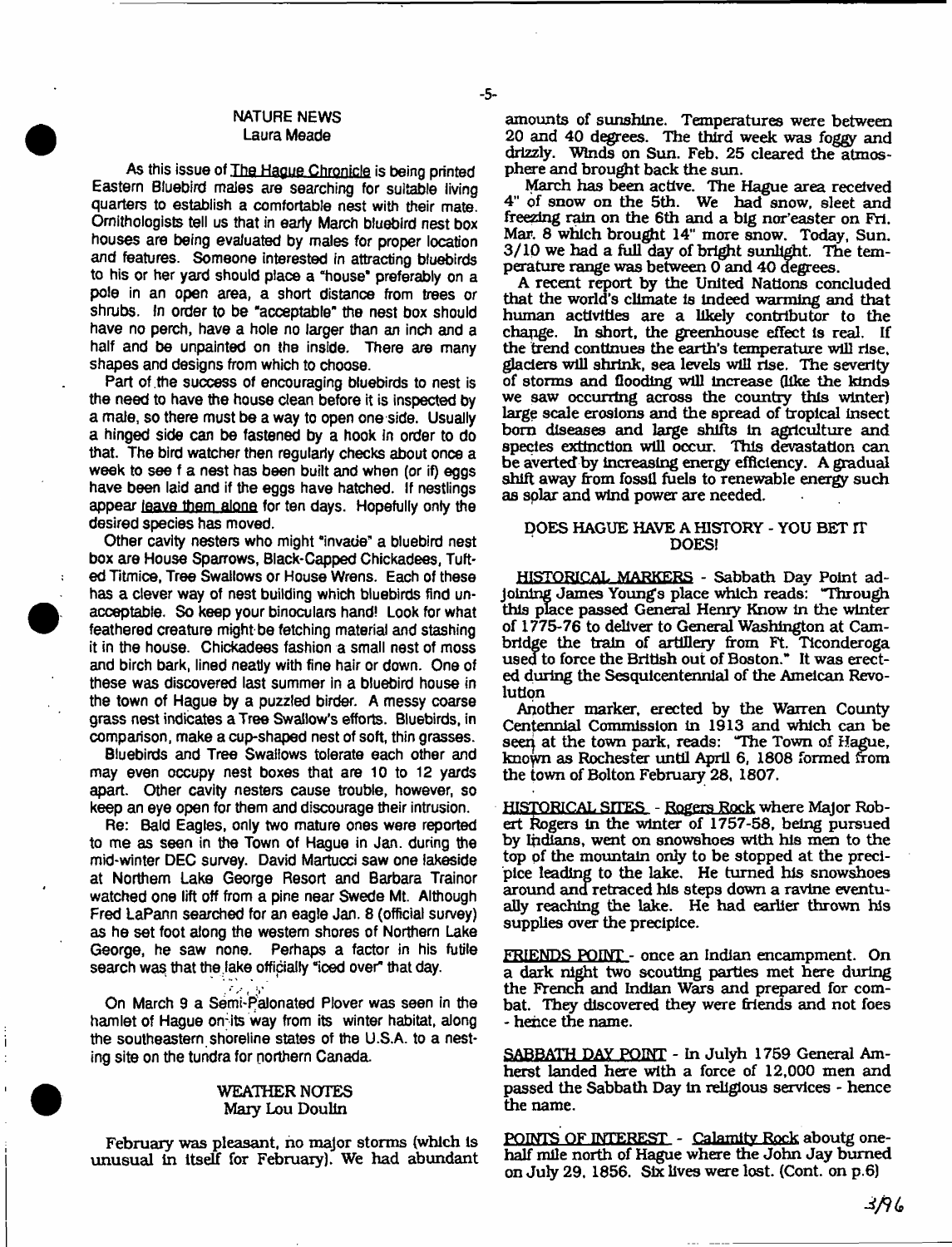## NEW COLLECTION OF SHORT STORIES

In his second collection of short stories, *Undertones,* Philip Duffy continues his exploration of the subtle conflicts and epiphanies that can unexpectedly alter the course of people's lives. A master storyteller, in the tradition of Fitzgerald and O'Henry, Duffy tantalizes the reader with his keen, often wry insights Into human nature.

Philip Duffy and his wife Natalie have spent many summers at their home In Silver Bay. They now reside in Connecticut.

Copies of this book are available from Chase Publishing, P.O. Box 1200, Glen, NH @ \$10.95 ea. plus \$1.75 ea. for shipping.

#### PRIDE SETS UP WORKSHOPS

Ticonderoga's Destination Development Leadership Team Is In the process of planning a series of hospitality training workshops for local residents and business people. The workshops are presently scheduled for the first three Wednesdays In June beginning at 2PM, running roughly two hours each. The series is co-sponsored by the Town of Ticonderoga Economic Development Committee and will be held In the Community Building auditorium.

The series of workshops is designed for anyone who has contact with the public, not just for people in the tourist business.

For more Information on the workshop series, contact the PRIDE of Ticonderoga office at 585-6366.

#### HAGUE YOUTH COMMITTEE

The Hague Youth Committee is in the process of arranging for enrichment activities for the youth of Hague. Two activities in the planning stage are a unit on sewing and one on making bluebird houses. We need to know the level of interest that exists and how many children would like to participate.

A letter has been distributed to all Hague students in grades 3-8 asking to return the letter to their homeroom teachers by March 15, 1996. Parents are asked to encourage their children to return these survey forms or to call the Community Center by March 15. Older students wishing to participate are encouraged to do so. . . Rudolph Meola, Chairman

HAGUE HISTORY (Cont. from p. 5) Graphite Mines - On Route 8 where graphite mines operated from about 1880 to 1924,

Silver Bay Association \_ where the first Boy Scout training camp for leaders In the United States was held in 1910.

Old Abandoned cemetery - On Route 9N about onehalf mile south of town park where five Revolutionary War veterans are burled.

Wardboro - About 12 miles south of town park, three miles off Rt. 9N, was once a thriving settlement named for a number of Ward families who first settled there. An old cemetery marks the spot.<sup>1</sup>

West Hague - An area about four miles west of Hagu on Rt. 8. This was the most thickly populated part of the town in the 1800's. An abandoned cemetery remains but there are no other markers.

Tannery Site - Located below the bridge on Tannery Brook in West Hague was run by Irish and Wright.

Cooper Shop- Located on West Hague Road, operated by Andrew Bevins in the early 1800's.

Two Millwheels- Can be seen atop stone pillars on either side of the bridge leading to the NYS DEC fish weir.

Lower Falls- Site of a grist mill brushback factory and cider mill which were operated until 1910.

Four Chimneys - Brick house about four miles north of Hague on Rt. 9N. It was built in 1822 by Warner and Wiliam Cook. The bricks were made on the premises.

Jabe Pond- named for Jabe Patchen is located a mile west of Rt. 9N in Silver Bay. Jabe Patchen was the son of Samuel, the first supervisor of the Town of Hague and a Revolutionary War hero.

Lake Shore Graphite Mines - Located off Rt. 9N about a quarter mile atop Rising Hill. This unsuccessful min ing operation continued from 1898 to 1901. The found tions of boarding houses and store, a waste pile and closed off mine entrances are all that remain.

The above history of Hague was reprinted from the June 1976 *Hague Chronicle* and was written with the assistance of the then town historian, Mrs. Vila Fitzgerald. If you are interested in more history of Hague, stop by the Hague Museum, located in the Community Center. You will find a wealth of information and a well-informed historian, Clifton West. make sure he is there... .djh

P.S, Jf you ever want to peruse the old *Chronicles,* a complete set of them is available at the community center, dating back to Vol. I, No. 1, Jan. 1972.

#### KEEP THESE DATES IN MIND:

June 23, Tour of Homes sponsored by Ti Festival Guild July 6, Ti Treasure Tbur (TTT), sponsored by the Carillon Garden Club

WE, THE WILLING, LED BY THE UNKNOWING, ARE DOING THE IMPOSSIBLE FOR THE UNGRATEFUL. WE HAVE DONE SO MUCH WITH SO LITTLE FOR SO LONG WE ARE NOW QUALIFIED TO DO ANYTHING WITH NOTHING!

*HAPPY EASTER* 3/96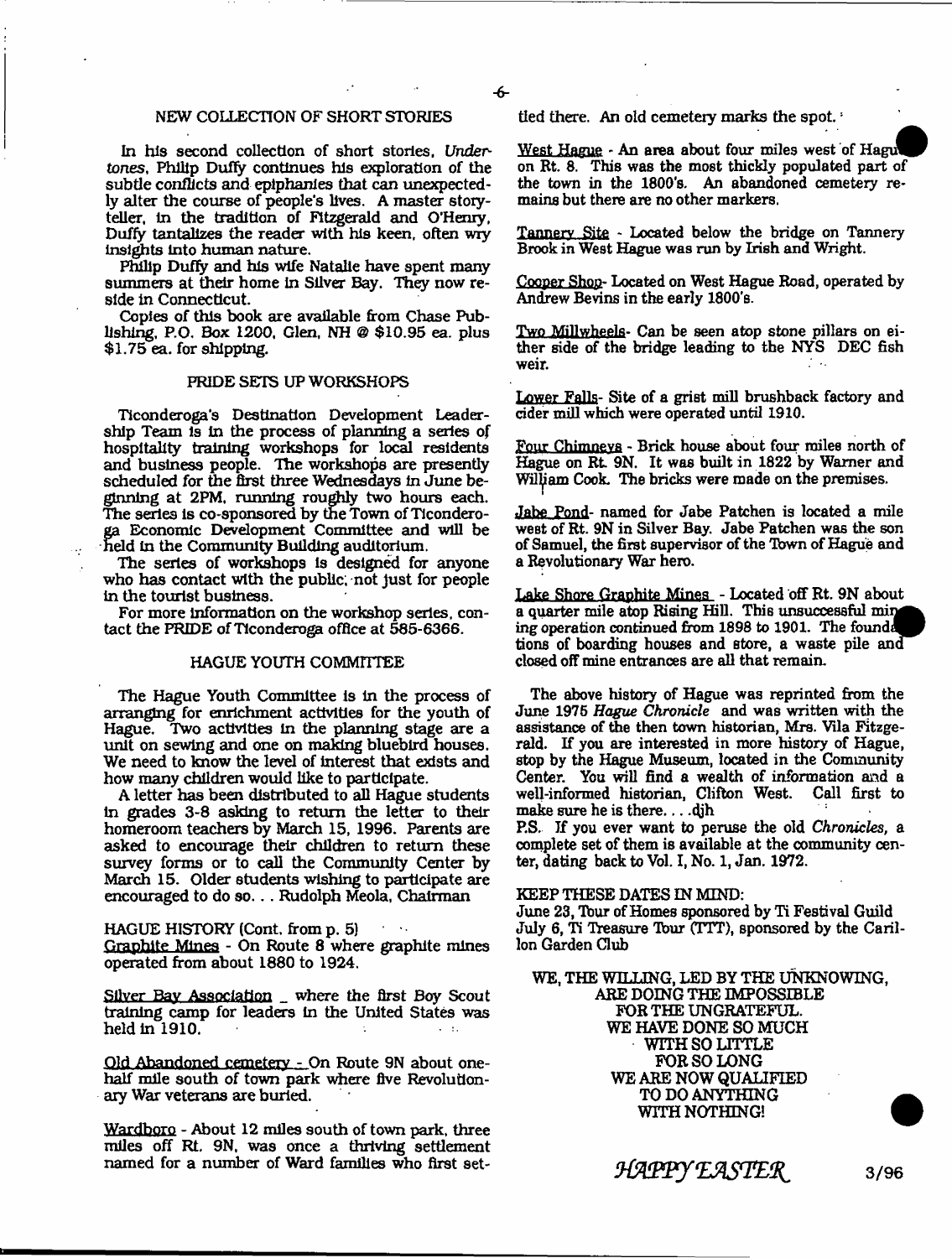

BORN - A son. Sean Campbell, to Lara and Ian Lawrie, Hopatcong, NJ on Feb. 22, 1996. He Joins brother William and grandparents Barbara & Bill Smith, Morristown, NJ and Hague, NY, and Olive Lawrle, Mendham, NJ.

DIED - James A. Corscaden, Jr., 78, formerly of Hague, on Feb. 9 In Houston TX. Survivors Include his wife, Kathryn, sisters, Judy Beaty, Hague and Helen C. Higgins. N. Palm Beach, FI. and five children.

#### MIDDLE SCHOOL HONORS

The following Hague students attending Tlconderoga Middle school have been recognized for academlc excellence:<br>Class of 2000 -

CHRISTINE FRASIER, PETER HUTCHINSON, KATHRYN RUTKOWSKI. EVE TROM-BLEY

Class of 2001 - KATIE BREITENBACH, ANNE JOHN-SON, JOSH PLASS

Class of 2002 - JOHN COSTELLO. LUCAS FRASI-ER, PETER MACK, JOEE PLASS, ALISON RUTKOW-SKI, THEODORE SANTANIELLO

# TICONDEROGA HIGH SCHOOL THIRD MARKING PERIOD HONOR ROLL

The following students from Hague have been listed on the third marking period honor roll: FIRST HONORS:

Grade 12 - ALLISON JOHNSON, MONICA JOHNSON Grade 11 - JESSICA FRASIER

Grade 10 - MELISSA BRUNET. LINDSAY FRASIER, LAUREN MACK

Grade 9 - MICHELLE DeFRANCO, DAVID FITZGE-RALD

SECOND HONORS:

Grade 11 - JENNIFER BELDEN, SHANNON KENNA

Grade 10 - PATRICIA CORLISS

Grade 9 - THORAN GAUTREAU. CRISTINA LAW-RENCE

The Hague Chronicle staff congratulates all the above students on their achievements.

CONGRATULATIONS to Ticonderoga High School for producing a National Merit Scholarship Finalist this year and of course to NANCY STANCO for being the recipient of this award.

BRITTANY STULL, Hague was one of thirteen TI Chorus members to perform In the NYS Sectional All state Chorus.

# KINDERGARTEN OPEN HOUSE

The Ti Elementary School Kindergarten Open House for parents of next year's kindergarten stu dents will take place on Wed., Mar. 20. You and your child are Invited to visit our kindergarten wing anytime between the ours of 9 and 11AM. Classes will continue as usual, and you are welcome to inspect our facility, watch the children at lessons, activities, and playtime, and see what your child's day will be like. Depending upon the activity in each class, your child can just watch, or perhaps join in, if appropriate, for a short period of time. If you are interested. Mrs. Planty, Elementary School Prinlcipal, will be available to answer questions and give you a tour of the building during the morning. Mrs. Planty and the building during the morning. her associates forward to meeting you and your child.

Kindergarten Information Night will take place on Thurs, Mar. 21 at 7PM In Room # 111 In the Elementary School.  $\rightarrow$ 

#### NATIONAL PRINCIPALS HOTLINE (Reprinted from "Hints from Heloise")

Do you know there Is going to be a great phone hotline available to answer your questions about yopr children's education, their schools, etc?

The National Principals Hotline promotes family involvement In schools. - Parents may speak directly and confidentially with a volunteer principal about anything concerning children's education.

Call toll-free 1-800-944-1601 on the days listed below:

- Sunday, March 24, 2-8PM
- Monday, March 25, 8AM 8PM
- Tuesday, March 26. 8AM 2PM

You can also request a free copy of "Now We're Talking," a booklet in English or Spanish that helps parents know how, when and why to get - and stay in touch with their child's school.

You only get one chance for your child's education, so take a few minutes to call and get the advice of input that may make the difference. . . Heloise

This *may be the last year that I will be reseating chairs.* Material *is so expensive that I have to charge more* than the chairs *are worth.*

*1 have lots of cane, splint and rush. When it is gone*, *I do not plan on buying any more. I have been weaving chair seats for over 60* years... *Clifton* West

*Snowdrops opened on the W ests'flower bed on the Never before have they* opened *before March. Maybe the earth* is *warming, but these March snowfalls are no indication of it. They are Just bringing the season back to normal ...CW*

A silent woman Is a gilt of God.. .Ecclesiastes A restless woman in a house adds ache to pain. Prov.